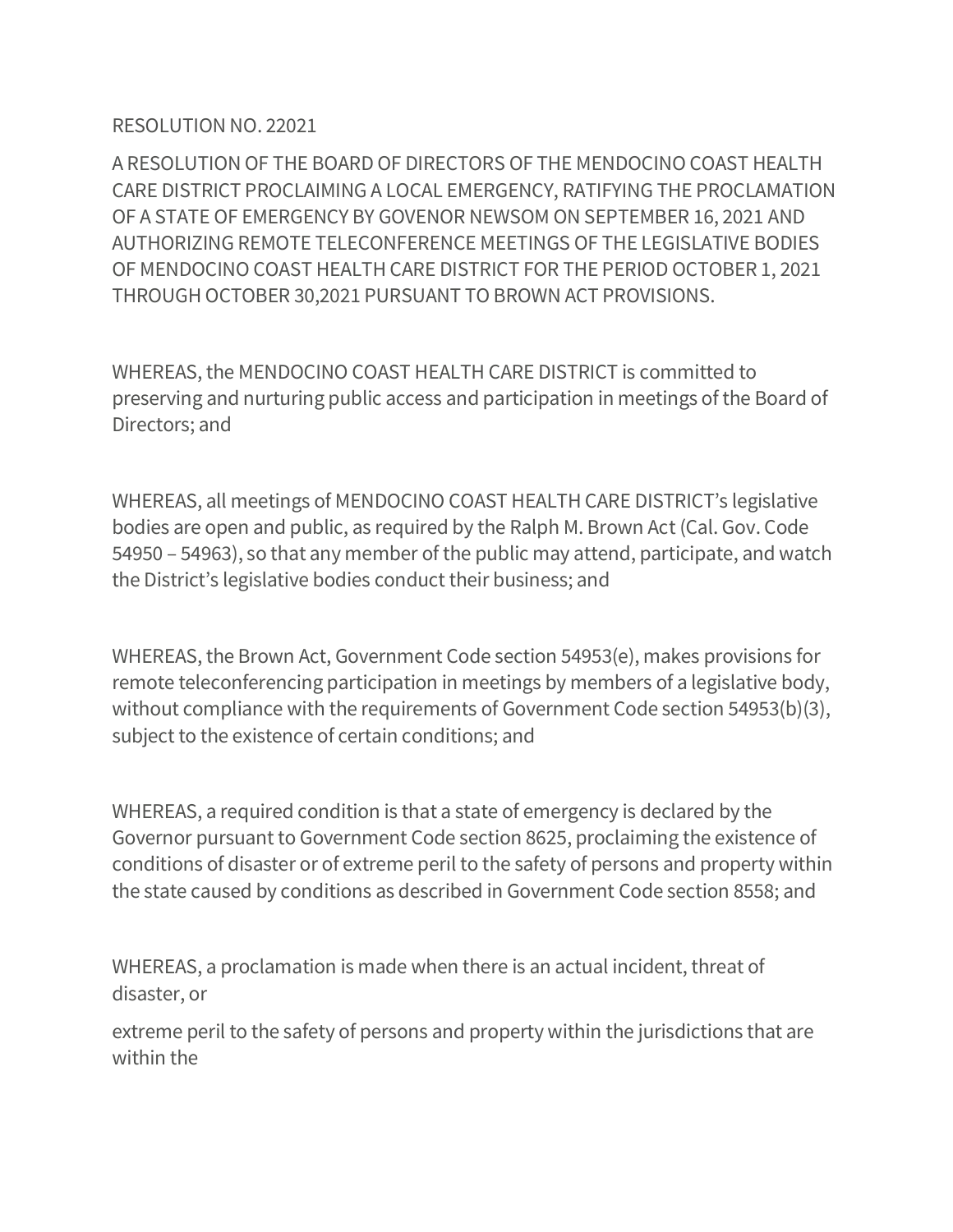District's boundaries, caused by natural, technological, or human-caused disasters; and

WHEREAS, it is further required that state or local officials have imposed or recommended measures to promote social distancing, or, the legislative body meeting in person would present imminent risks to the health and safety of attendees; and

WHEREAS, such conditions now exist in the District, specifically, a State of Emergency has been proclaimed by Governor Newsom on March 4, 2020 and Governor Newsom signed into law Assembly Bill 361 on September 16, 2021; and

WHEREAS, on June 15, 2021 Mendocino County Department of Public Health issued an Order directing all individuals in the county to continue to follow state requirements directed by the governor and state public health officer; and

WHEREAS, the Board of Directors does hereby find that the SARS-CoV-2 Virus continues to impact our community, and, in-person meetings may create an environment where transmission of SARS-CoV-2 could be spread and has caused, and will continue to cause, conditions of peril to the safety of persons within the District that are likely to be beyond the control of services, personnel, equipment, and

facilities of the District, and desires to proclaim a local emergency and ratify the proclamation of state of emergency by the Governor of the State of California and by local officials; and

WHEREAS, as a consequence of the local emergency, the Board of Directors does hereby find that the legislative bodies of Mendocino Coast Health Care District shall conduct their meetings without compliance with paragraph (3) of subdivision (b) of Government Code section 54953, as authorized by subdivision (e) of section 54953,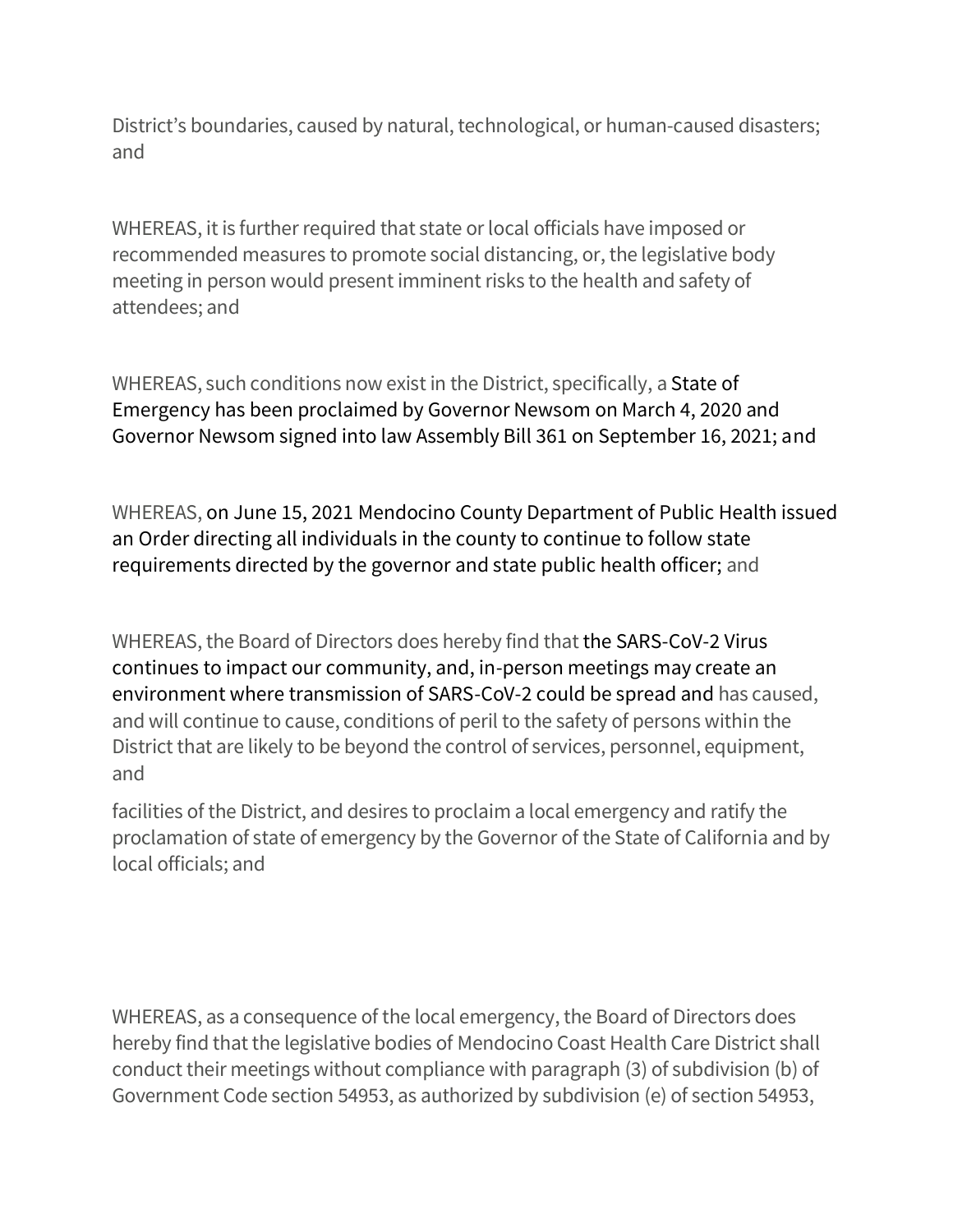and that such legislative bodies shall comply with the requirements to provide the public with access to the meetings as prescribed in paragraph (2) of subdivision (e) of section 54953; and

WHEREAS, Mendocino Coast Health Care District Board of Directors will post an Agenda online, in accordance with Brown Act requirements, make the meetings available online and allow for public participation in the meetings of the Board of Directors.

NOW, THEREFORE, THE BOARD OF DIRECTORS OF MENDOCINO COAST HEALTH CARE DISTRICT DOES HEREBY RESOLVE AS FOLLOWS:

Section 1. Recitals. The Recitals set forth above are true and correct and are incorporated into this Resolution by this reference.

Section 2. Proclamation of Local Emergency. The Board hereby proclaims that a local emergency now exists throughout the District, and in-person meetings may create an environment where transmission of SARS-CoV-2 could be increased and has caused, and will continue to cause, conditions placing the health and safety of persons within the District at risk.

Section 3. Ratification of Governor's Proclamation of a State of Emergency. The Board hereby adopts the Governor of the State of California's Proclamation of State of Emergency, effective as of its issuance date of March 4, 2020.

Section 4. Remote Teleconference Meetings. The Board Chair is hereby authorized and directed to take all actions necessary to carry out the intent and purpose of this Resolution including, conducting open and public meetings in accordance with Government Code section 54953(e) and other applicable provisions of the Brown Act.